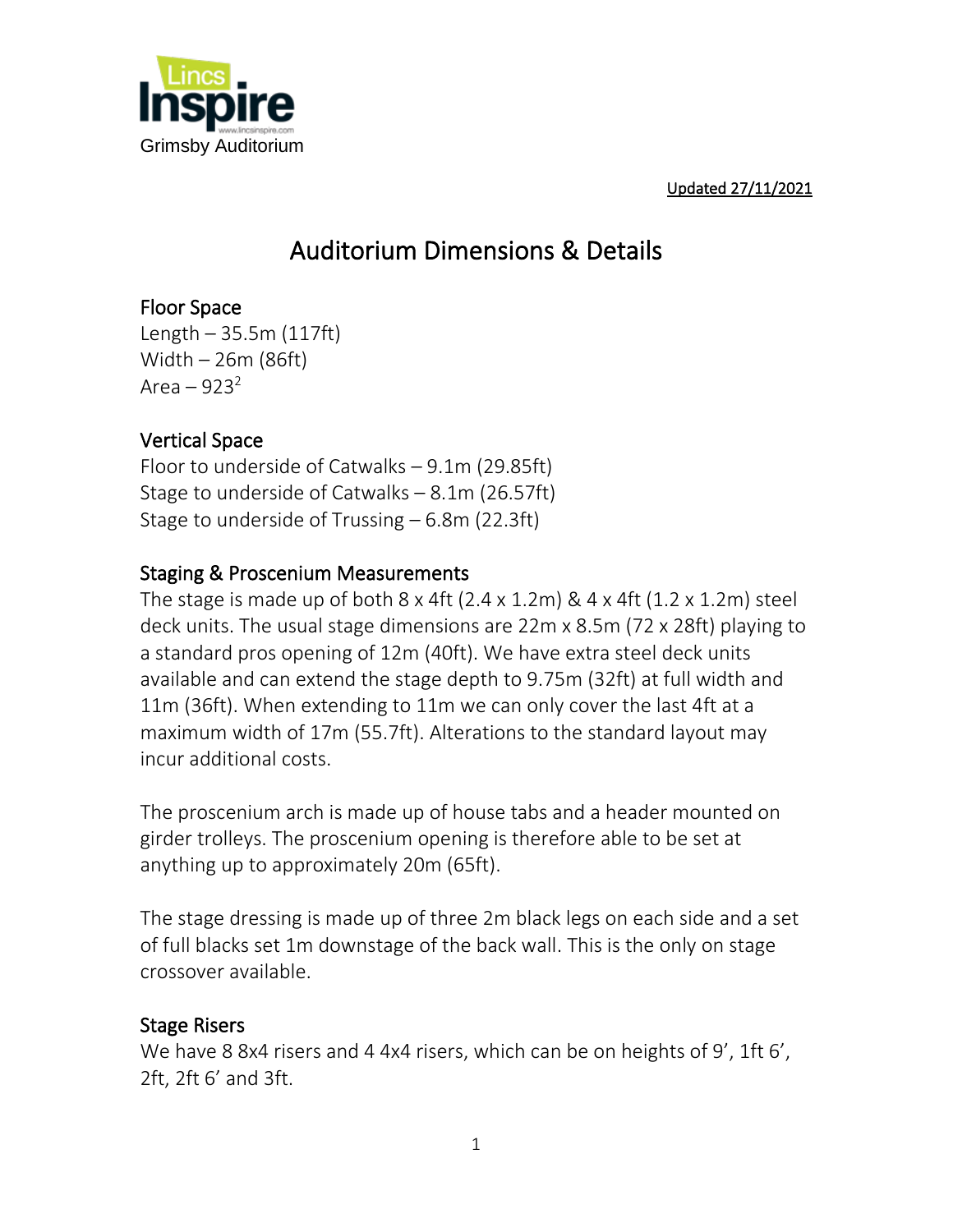

#### Stage Access

The loading bay doors are 3m (9.8ft) wide and 2.2m (7.2ft) high. The distance to the stage is approximately 10m (32.8ft). The stage is accessed via a truck ramp to the upstage left corner, the gradient for this is 1:3 and the angle is 17.3 degrees. This has removable handrails so may be left in situ during the performance should you wish.

#### Mixing Positions

We have 2 mixing positions, usual position is at the back of the circle with a space of 6m x 2m for lighting, sound, and AV. Our other position is when it is a flat floor for music gigs at the back of the room. We also have a control room at the back of the auditorium for lighting if needed.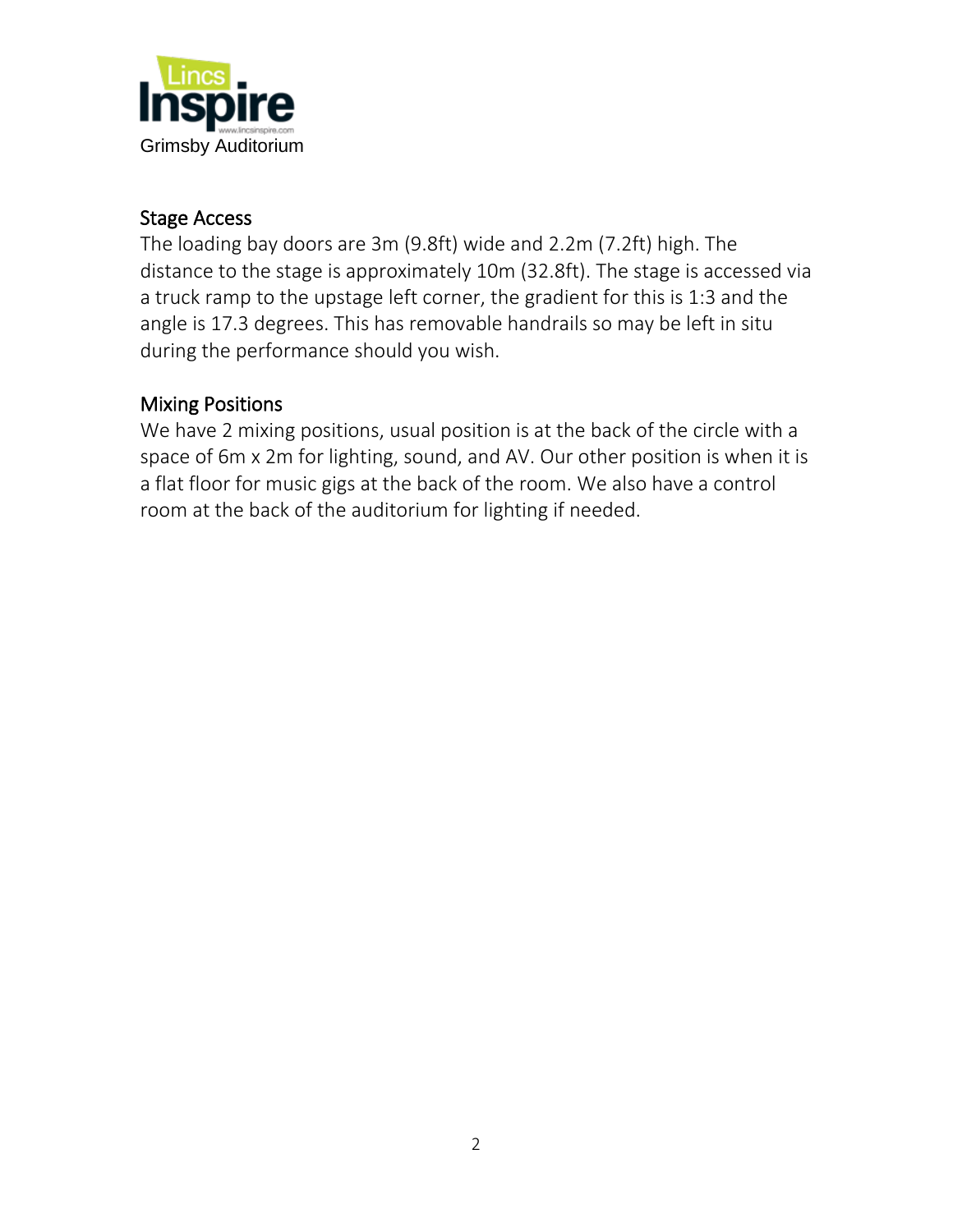

#### **Trussing**

The stage truss is 21m x 5m (68.8 x 16.4ft) and is flown on 10 Liftket 1t motors. There are 5 spreaders on the top chord of the truss running up and down the stage.

Flown FOH (usually 1.5m downstage of the usual stage depth) is a 15m Truss (12" box) hanging on 4 x 1t Verlinde 1t motors.

Advanced FOH is a 15m Truss (12" box) hanging on 4 x 1t motors, used as a profile bar.

We have 2 points hung as PA points and a further 2 hung approx. 10m downstage of the front edge for a delay truss.

We have a 9.5m Tallescope in the venue which can be used for accessing the trusses and for the installation of additional rigging points.

#### Flying and Rigging Positions

Please Note - All distances quoted are downstage of the back wall.

- 0.00m Motorised bar (Usually reserved for Cyc or Star Cloth)
- 0.75m Tab Track rigged with Full Blacks
- 1.00m Back edge of House Truss
- 1.55m Black legs
- 3.35m Black legs
- 5.10m Black legs
- 6.00m Front edge of House Truss
- 6.50m House tabs in furthest upstage position
- 7.00m House border in furthest upstage position
- 11.00m House tabs in furthest downstage position
- 11.50m House border in furthest downstage position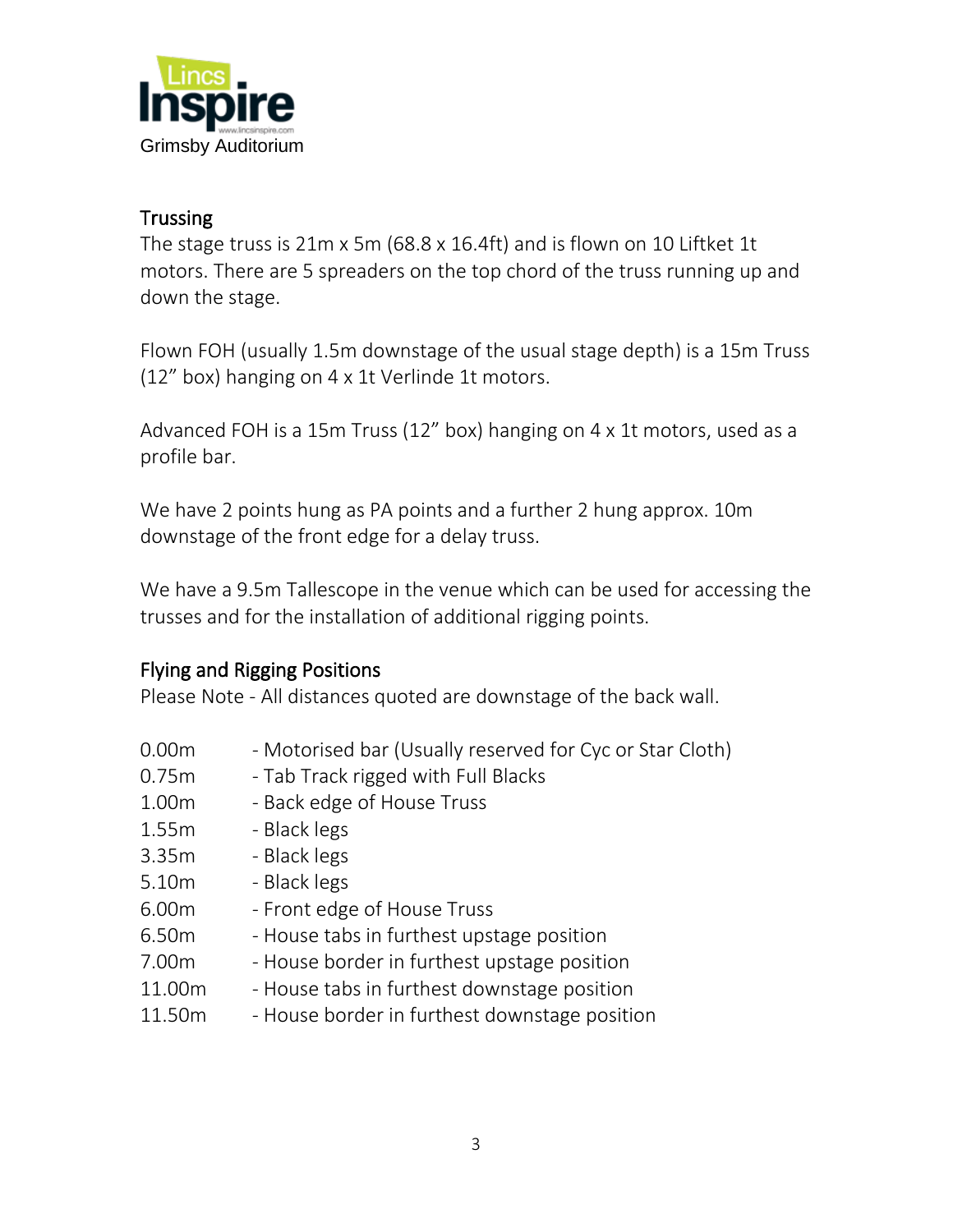

There are girders in the roof, which can be rigged on using Span sets, Steels or Girder Clamps. SWLs are 1t per bay on the Up/Downstage beams and 2t per bay on the cross-stage beams. Please see separate plan for confirmation on which beams are rated.

# STOCK LISTS

#### Lighting Control

Avolites Arena Jands 48 plus Lighting Desk (96-way single pre-set) 96 ways of ADB Euro Rack 60 3kw dimmers

#### Lamp Stock

20 ADB F101 1.2kw Fresnels (C/w Barn doors) 12 Source Four Zoom CE (15-30 degree Zoom, 750 Watt) All Rigged Permanently on Advanced FOH Bar 12 ADB DS101 1.2kw Profiles 4 x 6way Par64 Bars (Usually mounted on FOH Truss) 60 Par 64 Cans (Usually fitted with CP62 Lamps) 2 x Robert Juliat Topaze Follow Spots (1200w)

4x LEDJ 18w Led Par Cans (Uplighters)

All dimmer outlets are 15a and are hardwired in groups around the building – there is no hard patch.

#### Cabling

A selection of SocaPex and Fan Outs (Male and Female) and TRS is also available.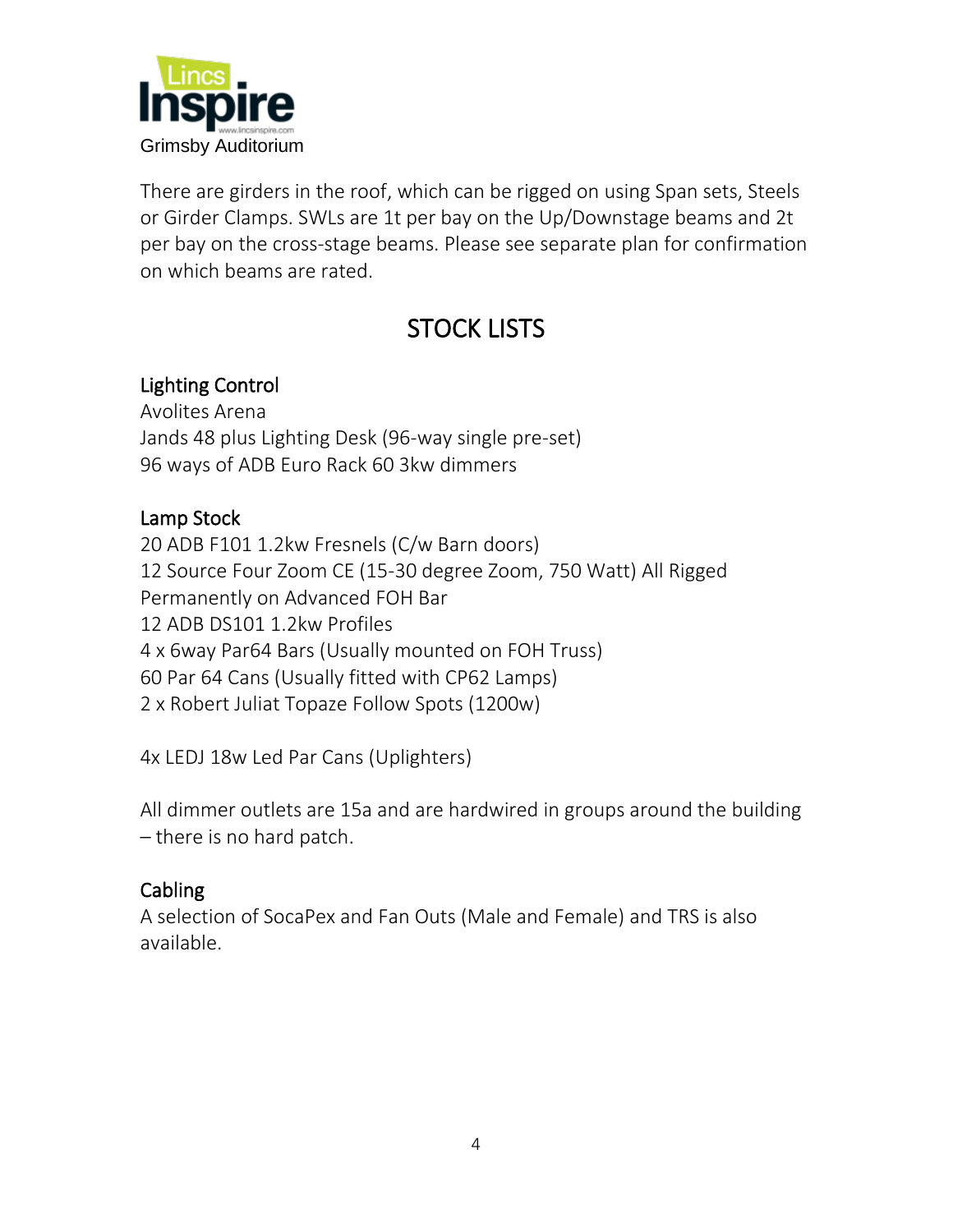

### Sound

We have a full PA system capable of covering most aspects of performance, from stand-up comedy to live music and theatre.

#### PLEASE NOTE

Mixing position is at the back of the circle. Cable distance from stage to mixing position is approx. (to be sorted) We will be able to accommodate most patching in with CAT5e, DMX or XLR. Any queries please do not hesitate to ask.

#### FOH PA

Allan & Heath Avantis (64 Channel) GX4816 48 in 16 out DX168 16 in 8 out D&B C4 Speakers (2 Subs and 2 Tops per side) D&B D20 Amps x 3 CAT5e from stage to mixing position 75m. CAT5e 25m throw out for stage. 48 Way send 75m Multicore with stage box and tails. 16 Way return 75m Multicore with box at both ends Tascam MD 350 Minidisc Player Tascam CD 101 CD player 2 x D&B Max 12 Monitors 2 x DAD Touring 208A Active Speakers (Rigged permanently on Advanced FOH Bar as delays/Fills) 2 x DAD Touring 208A Active Speakers as front fills 2 x DAD Touring 208A Passive speakers as permanently flown side fills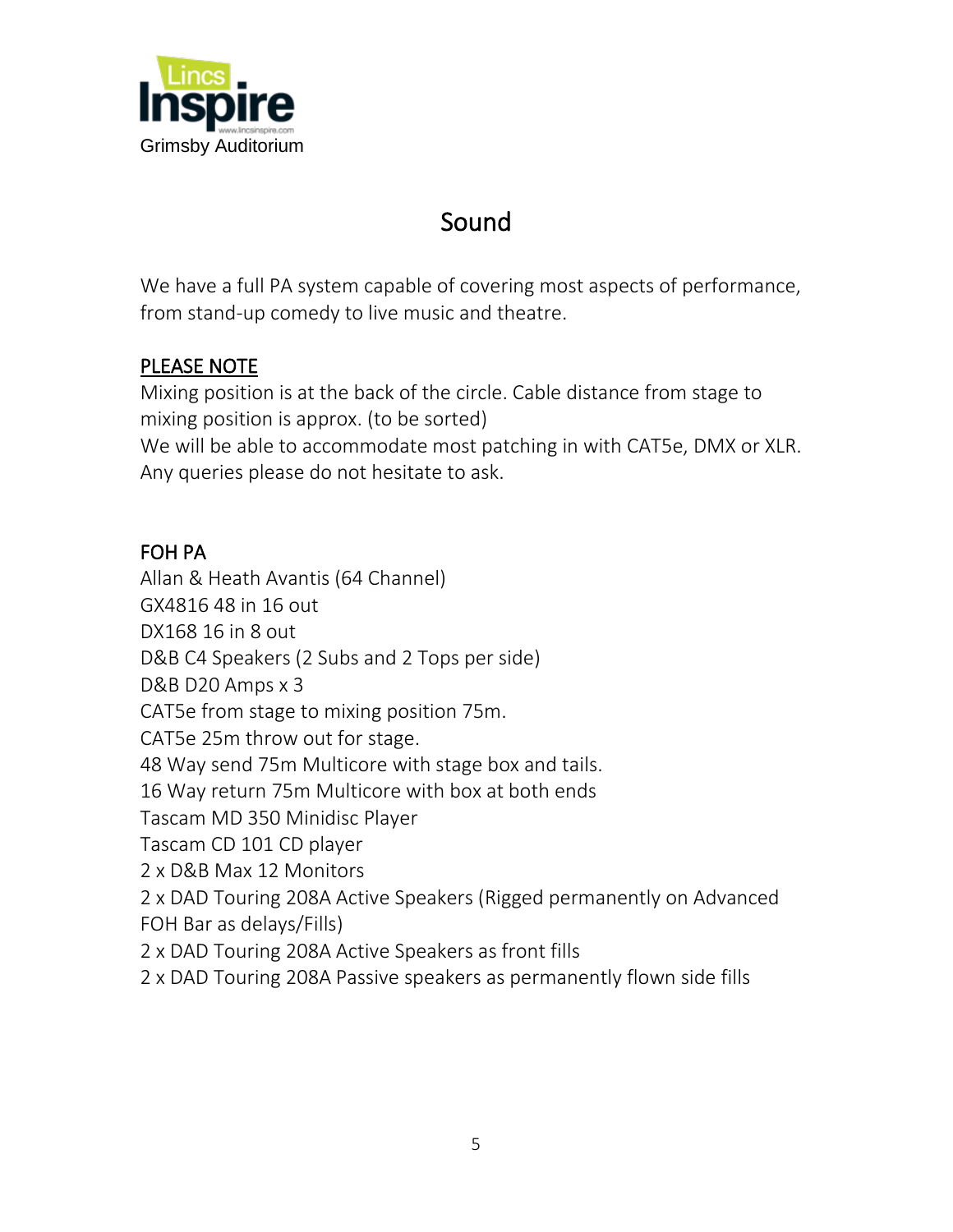

#### Balcony Fills

2 pairs of EV SX200 Speakers mounted in the roof and 1 pair mounted covering the side balconies.

#### Microphones and Accessories

- 6 x SM58
- 1 x SM57
- 2 x Sennheiser 300 Series Radio Mic Systems (Handheld & Lavalier)
- 4 x Sennheiser ew 100 G4 Radio Mic Systems
- 4 x Sennheiser ew 100 G4 Lavalier Set
- 4 x Boom Stands
- 4 x Heavy Duty Round Base mic stands
- 2 x Vertical Pump Stands
- 5 x Table Mounted Stands
- 1 x Piano Mic
- 1 x 7 Piece Shure PG Drum Kit microphone set
- 4 x Behringer P2 Wired IEMs
- 8 x Di Boxes

Additional equipment can be hired in on request; quotes for this can be obtained by contacting the technical department.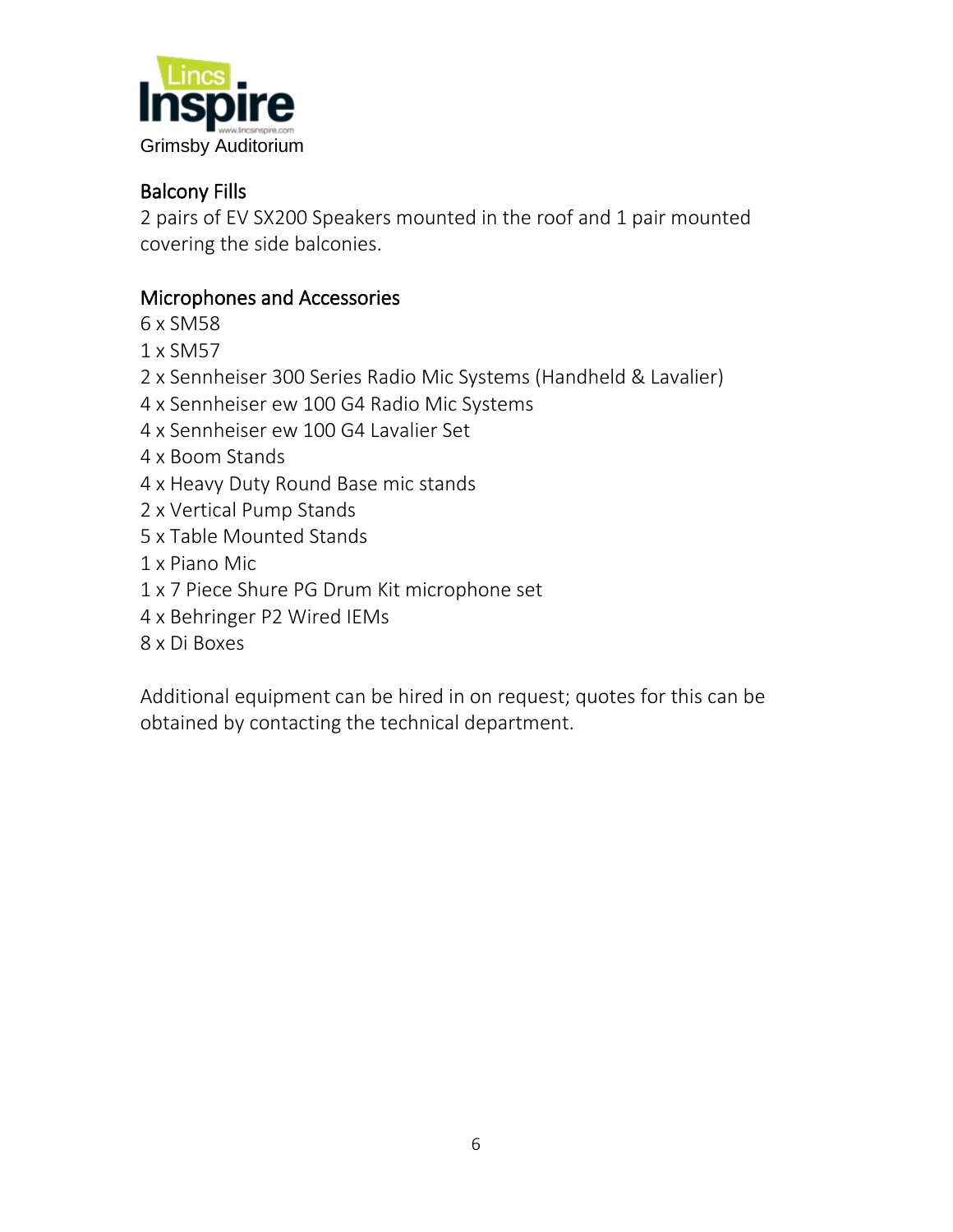

# Projection Equipment

We have a Optoma EH515, 5500 Lumen 1080p DLP Projector and 14 x10ft (4.2 x 3m) Fast fold screen. (Hire charge for this is £135+VAT, price may change)

# Orchestra Equipment

Steinway Model D Grand Piano (Can only be tuned to A=440 Hz, if other piano tunings are required an alternative piano must be hired in) – Piano Tunings are re-charged to the hirer at £80.

59 Illuminated RAT Music Stands 1 Illuminated RAT Conductor's Stand A Conductor's Podium 30 Black Orchestra Chairs

We have no Orchestra Pit, but we have a 1m high rail that can be dressed and used to create a closed area for an Orchestra.

## Miscellaneous Equipment

Stage Managers Desk with double monitor showing 1 colour camera from FOH. Backstage and FOH call system. 4x cue lights.

Le Maitre 6/24 Pyro Firing System.

4 x Le Maitre Double Pods for use with the above.

**Please Note** – We do not stock pyro cartridges but can order them in on your behalf.

Le Maitre MVS Hazer (Fluid Charge £35.00+VAT, price may change). Tecpro comms system comprising of 6 of the latest Tecpro belt packs with a further 4 original belt packs and headsets (fully compatible).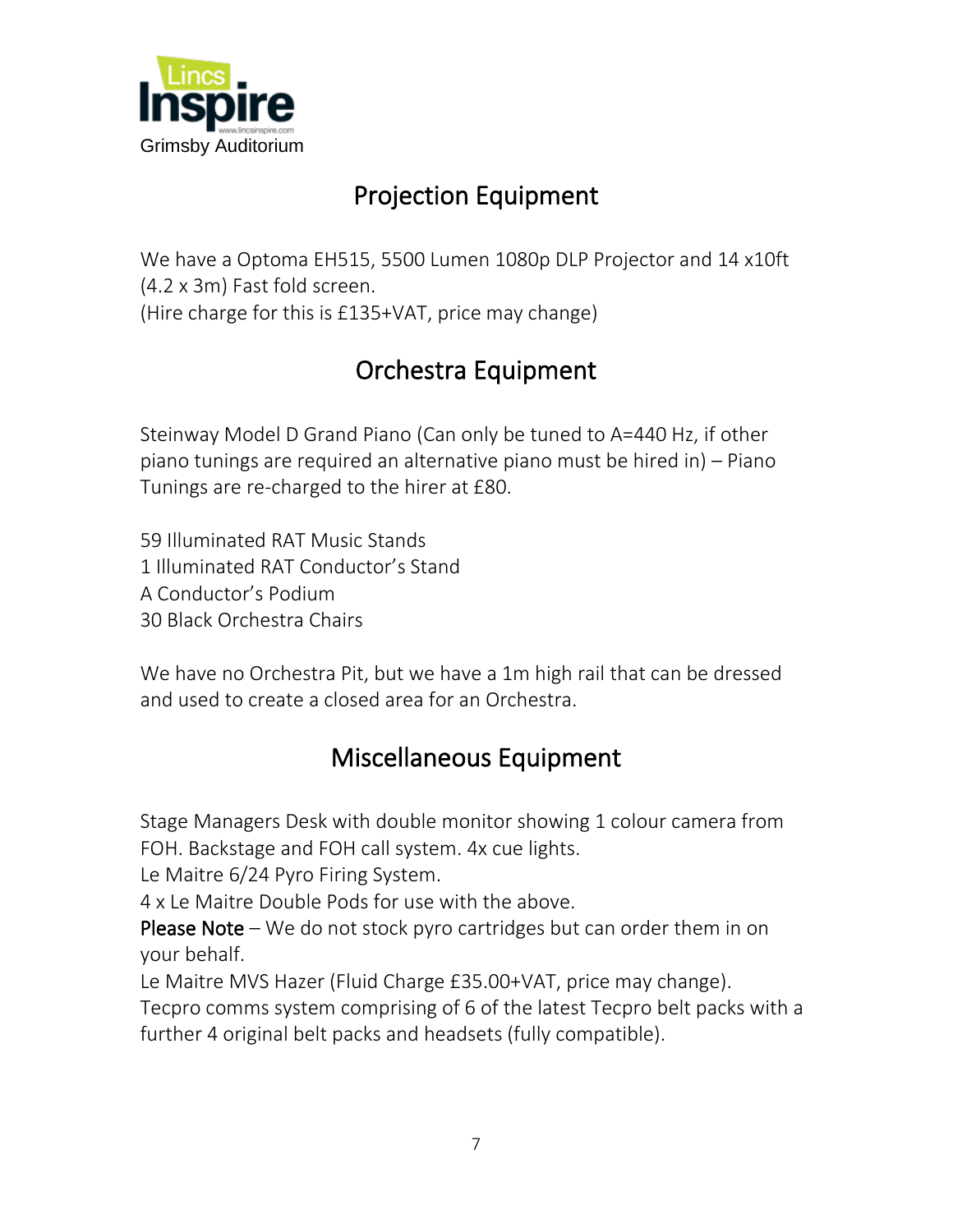

## Toured Sound and Lighting Power

We have 2 x 200a 3ph supplies for toured lighting and sound.

Connection is available via PowerLocks and the full range of CEE17 single and three phase connectors (except 16a). The mains run to the u/s left corner is approx. 10m.

Please Note – we are no longer able to 'tail in' for mains power and are only able to provide connection via the outlets listed above. If CamLock connectors are toured, then Cam to Powerlock converters will be needed (Not supplied).

The standard mixing position is at the rear of the stalls on the flat floor (3 rows x 12 seats); multicore run is approx. 50m.

Other options are available for mixing positions, but these will need to be discussed and agreed before the show is on sale due to ticketing implications.

### Cloths and Miscellaneous Items

Full Black Cloth on track (40 x 25) Mid-Stage Split Blacks on track (46 x 23) A selection of borders (However please note that these are converted from old drapes and are not purpose made / high quality borders)

#### Tables and Chairs

200 Blue Banquet Chairs 20 x 6' (1.8m) Tables 10 x 2' 6" (70cm) Tables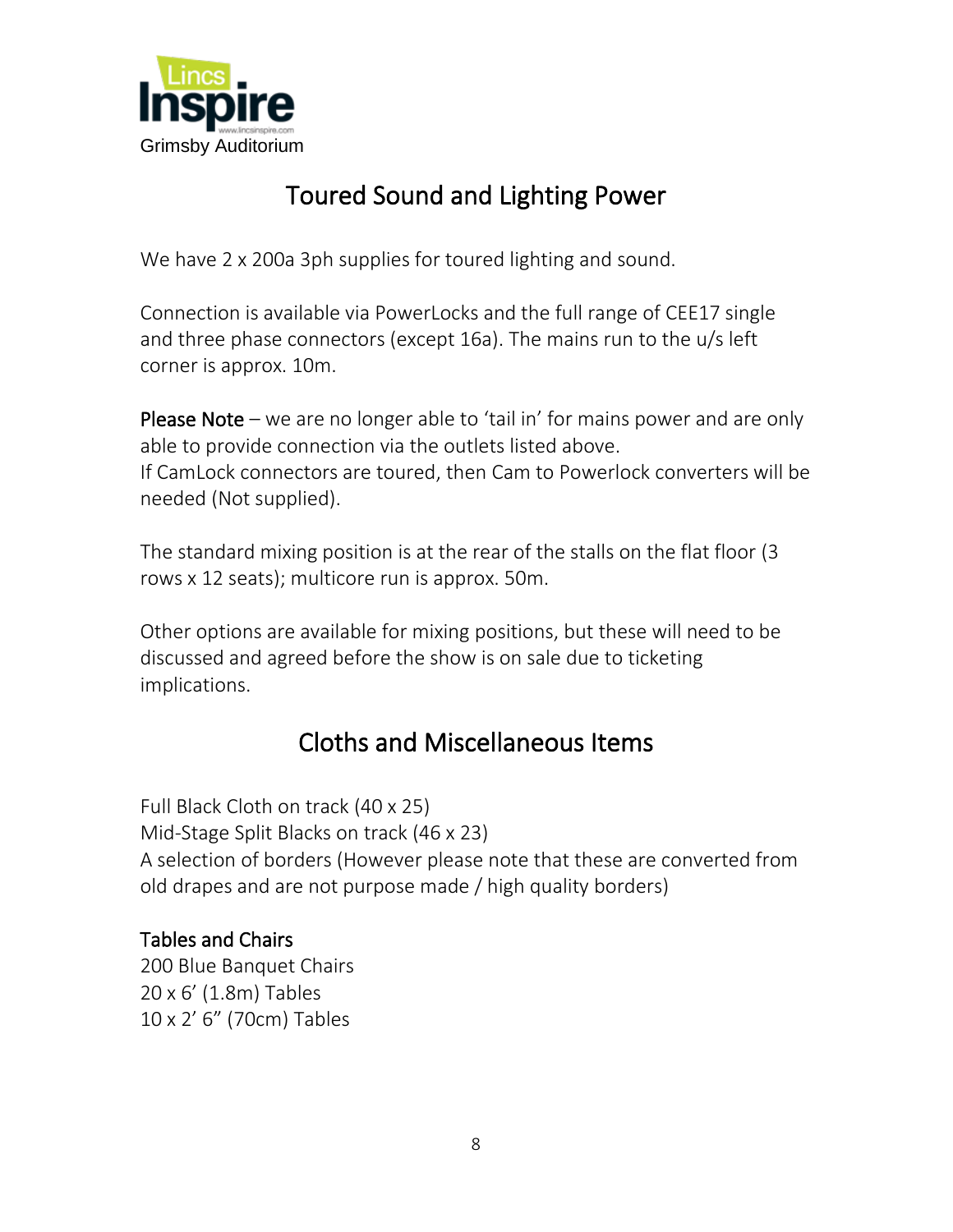

### Dressing Rooms

We have 4 dressing rooms located on the first floor, each with its own toilet and shower facilities. These can be accessed via two sets of stairs or a lift.

2 x Star Dressing Rooms – 3m x 2.75m These include 1 mirror and dressing table

2 x Chorus Dressing Rooms – 8.75m x 5m These include 4 mirrors and large dressing table.

These 2 dressing rooms can be opened to make a single large area by way of a folding partition.

Disabled toilet.

# Catering & Wardrobe

A staff kitchen area is located on the ground floor with two sinks, a fridge, freezer, dishwasher, washing machine and tumbler dryer.

Additional piping is installed to service extra washing machines.

Catering can be set up in the link corridor, which is 4m (13.1ft) wide. This area has a distro housing 6 16a single phase sockets, 3 32a single phase sockets and 2 32a 3 phase sockets. Please note that this area must be completely cleared by doors.